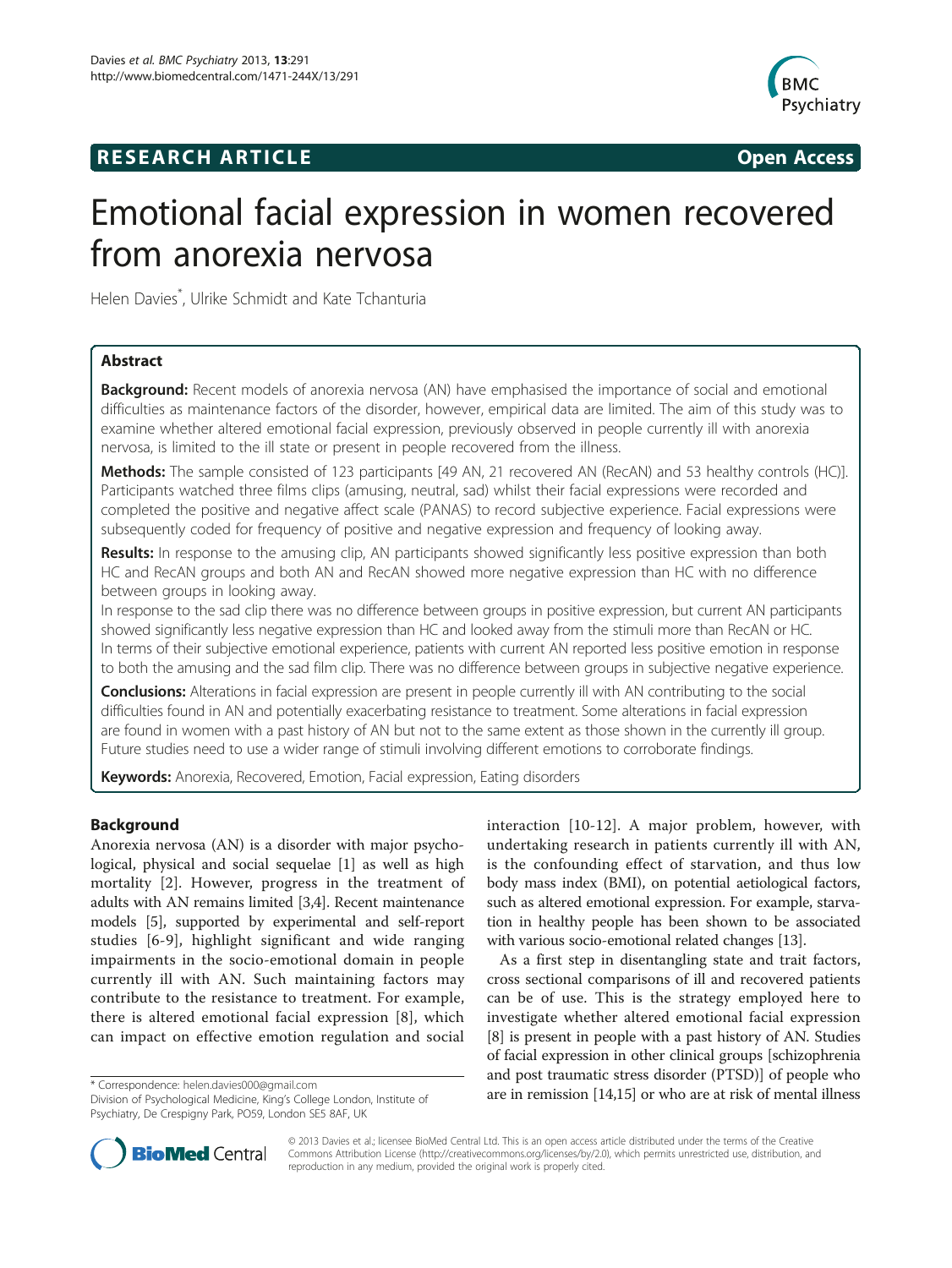[[16](#page-7-0)] provide tentative support for alterations in emotion expressivity serving as a trait vulnerability factor for these disorders.

In anorexia nervosa, there is some evidence for trait related socio-emotional difficulties from retrospective studies which have investigated premorbid temperament characteristics. Although no studies have focussed specifically on premorbid deficits in emotional facial expression, studies have reported negative emotionality and inhibition of emotion [\[17\]](#page-7-0), impairment in interpersonal functioning [[18\]](#page-7-0) and shyness and limited social networks [\[19](#page-8-0)] in people who later developed AN. In addition, 20% of individuals with AN report social anxiety before the onset of their eating disorder [[20\]](#page-8-0).

Studies with recovered AN individuals also highlight distinct emotional and interpersonal features such as behavioural avoidance, submissive behaviour [\[21,22](#page-8-0)] and difficulties recognising emotion in others [\[23\]](#page-8-0). However, other studies have shown that recovered AN show no differences to HC in emotion recognition [[24\]](#page-8-0). Therefore, further studies are required to establish whether socio emotional difficulties are present in recovery or can be only observed in the ill state.

In summary, limited studies in AN show that socioemotional difficulties, which occur in the acute phase of the illness, are present premorbidly, and to some extent following recovery. Many of these studies are using self report questionnaires (e.g. [\[21,22](#page-8-0)]) or focus on emotion recognition (e.g.,[[23\]](#page-8-0)). Given the importance of emotion expression for effective communication and self regulation, the investigation of whether such behavioural attributes constitute an integral part of the patients' personality and thus contribute to the pathogenesis of AN, is important to develop more accurate and refined illness models.

# Aim

This study employs an experimental method to address whether alterations in emotional facial expression are associated with the acutely ill stage or whether these alterations are present in people recovered from AN. It was hypothesised that people recovered from AN would show some problems with emotional facial expression reflecting the possibility of trait alterations.

# Methods

Ethical approval was obtained through the Oxfordshire Rec NHS ethics committee (reference 08/H0606/58) and the research is in compliance with the Helsinki Declaration.

# Participants

All participants were female and eligible to take part if they were aged between 16 and 55 years old (as the ED unit where recruitment took place treats people in this

age range). AN participants were recruited from the South London and Maudsley NHS Foundation Trust's (SLaM) Eating Disorders Service, through posters placed in the local community and through a circular e-mail to staff and students at King's College, London. For inclusion in this group, participants had to have a BMI  $(kg/m<sup>2</sup>)$  below 18.5 and be diagnosed by experienced clinicians as fulfilling DSM-IV (24) criteria for AN. The decision to include this weight limit is based on a recent large meta-analysis which suggests that AN with a more lenient weight criterion and without amenorrhoea is very similar to strict diagnostic AN, as long as BMI < 18.5 is set [\[25](#page-8-0)].

Inclusion criteria for the healthy control group included a BMI of between 19 and 25, no personal or family history of psychiatric illness, DSM-IV Axis I disorder or a past or current eating disorder.

For the recovered AN group (RecAN), the structured clinical interview for DSM-IV disorders (SCID) [\[26\]](#page-8-0) confirmed that participants had previously had AN. Recovery was defined as the absence of eating disorder pathology, together with a BMI of  $\geq$  19 kg/m<sup>2</sup> and regular, restored menstruation for at least one year prior to the assessment. Furthermore, recovered participants were required to obtain a score below the clinical cut off of 3 on the Eating Disorders Examination Questionnaire (EDE-Q) [\[27\]](#page-8-0). The SCID also determined that the RecAN group did not meet criteria for any current DSM-IV diagnosis.

Exclusion criteria for all groups included poor literacy as defined by the National Adult Reading Test (NART) [[28](#page-8-0)], non-fluent English, a history of head injury or neurological disease.

Based on the pilot study of Davies et al. [[8\]](#page-7-0), the power calculation indicates that a sample size of 15 participants in each group would have 80% power to detect significant differences  $(d = 1.096)$  between groups with a 0.05 twotailed significance level.

# Measures and procedure

All participants gave written, informed consent to take part, after receiving a full explanation of what the study entailed. Self-report questionnaires were completed prior to meeting with the researcher.

# Demographic and clinical information

Participants recorded their age, medication status and ethnicity. Participants' weight and height was recorded and, in addition, duration of illness and lowest weight was obtained for the recovered and currently ill AN participants. The EDE-Q [\[27](#page-8-0)], and Depression, Anxiety and Stress Scale (DASS) [\[29\]](#page-8-0), were completed by participants.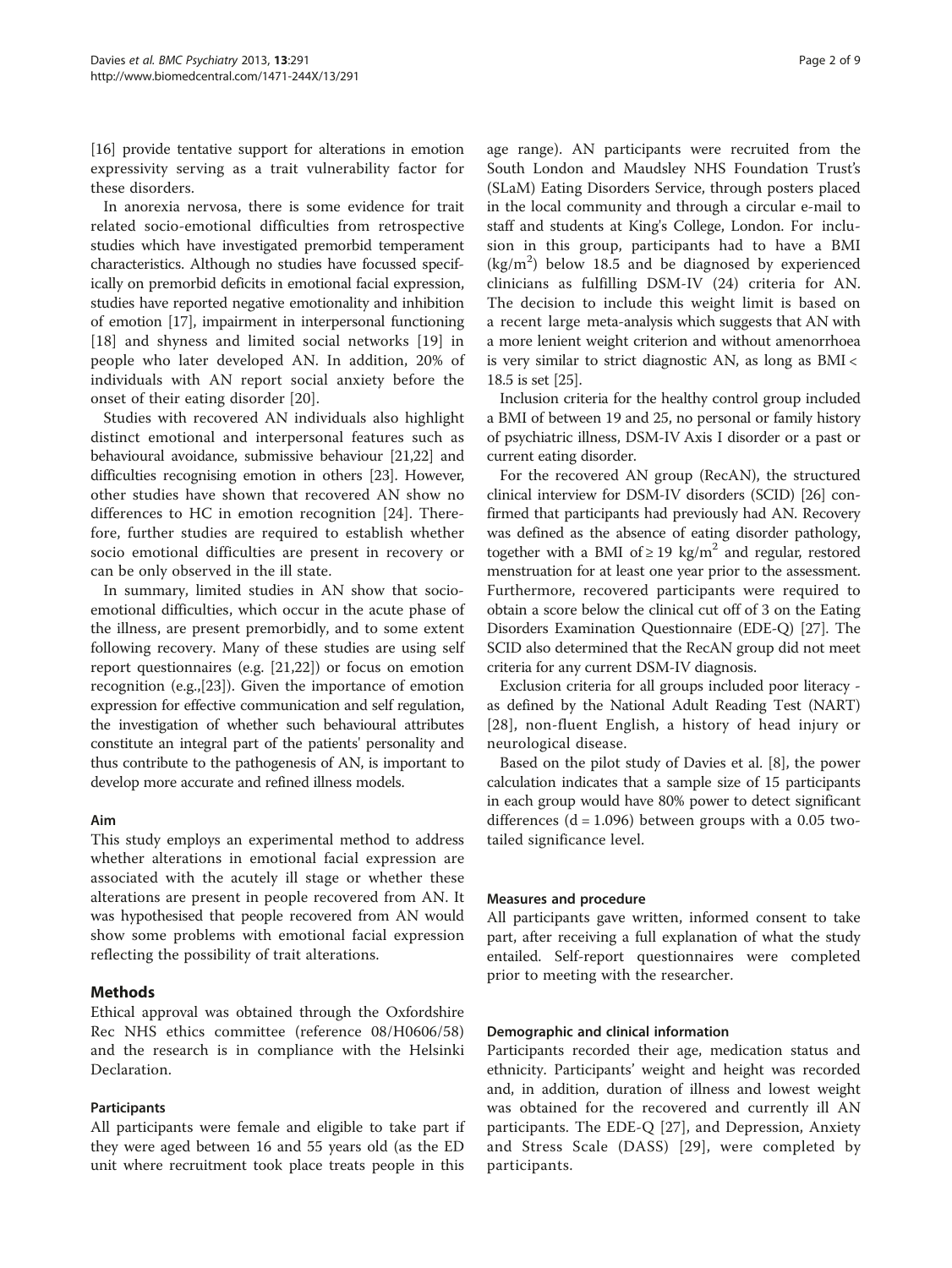#### Experimental task – films task

Film clips have previously been used by us and other groups as a means to elicit facial emotion expression e.g. [[8,](#page-7-0)[30](#page-8-0)]. Films were chosen as an ecologically valid method for eliciting emotion and do not rely on participants' ability to recall past experiences, and unlike slides or photographs, provide a more realistic context in which emotional experiences typically develop over time. Three film clips were used, a positive film clip taken from "Four Weddings and a Funeral", a negative film clip from "Shadowlands" and a neutral film clip, of simulated waves. The positive and negative film clips were selected from a total of 11 after being viewed by 20 people who met HC criteria. The film clips were selected based on eliciting the highest positive and negative scores on the PANAS. Each clip lasts 2 min. Films were presented in a fixed order of positive, neutral, and negative. This is based on the premise that negative affect has a more lasting carry over effect. Participants viewed the clips on the same day and they were presented on a 15-inch computer screen.

#### Procedure

While viewing each film clip, participants' faces were recorded with their knowledge and agreement, using a small camera fixed onto the computer screen. Participants were instructed to "allow themselves to get into the story" as much as possible. This line of instruction was intended to allow participants to attend to the film without revealing the true nature of the study in order to reduce demand characteristics [[31](#page-8-0)]. Following the positive and negative film clip, participants completed the positive and negative affect scale (PANAS) [\[32\]](#page-8-0). Because the neutral film clip was primarily included to minimize affect and thus reduce carry over effects between the positive and negative film clips, PANAS ratings were not obtained after the showing of this clip.

## Coding the facial expressions

Recordings of participants were coded using the Facial Expression Coding System (FACES) [[33\]](#page-8-0). In FACES, an expression is defined as any change in the face from a neutral display (i.e. no expression) to a non-neutral display and back to a neutral display. If the participant shifts from neutral to non-neutral but does not return to a neutral display but evidences another clear display of affective expression, this is coded as an additional expression. Each time a separate expression occurs, coders' rate whether it is a positive or negative expression (valence) and a frequency count of expression is initiated. The intensity of the expression is also assessed using a 4-point Likert scale  $(1 = low, 4 = very high)$  as is duration (in seconds). In addition, the frequency of "looking away" is also counted. At the end of each clip, coders compute

the following information (1) the total number (frequency) of positive expressions, their mean intensity, and mean duration; (2) the total number of negative expressions, their mean intensity, and mean duration; (3) the total number of times looking away. Two researchers rated the participants' facial expressions. Inter-rater agreement between coders was medium size  $(k = .63)$ , which is regarded as substantial agreement [[34](#page-8-0)].

#### Analysis

Normality of data was assessed using the Kolmogorov-Smirnoff test and inspection of histograms. Not all variables in the experimental data met parametric assumptions. Data which were positively skewed were log transformed. Experimental data were then analysed using a repeated measures design with planned pairwise comparisons. Where the demographic and clinical data did not meet parametric assumptions, non-parametric Kruskal-Wallis alternatives were used with Mann Whitney U tests to compare groups at the post hoc level. Cohen's d effect sizes were calculated using means and standard deviations and were defined as small  $(d \le 0.4)$ , medium  $(d > 0.4)$  or large (d > 0.8). Non-parametric Spearman rank correlation coefficient investigated the relationships between task performance and demographics and clinical symptomatology. Correlations were conducted at the group level.

#### Results

Table [1](#page-3-0) shows the final study sample which consisted of 123 participants (49 AN, 21 RecAN and 53 HC). The AN participants form an extended group who were reported in a previous study [[8\]](#page-7-0).

#### Demographic and clinical outcomes

Of the RecAN group, 57% were recruited from King's College London and the remainder from the community. Of the AN participants, 74% were inpatients, 14% outpatients and 12% recruited from the largest UK charity for eating disorders B-eat.

As illustrated in Table [1](#page-3-0), all three groups were comparable in age and IQ. The RecAN group were comparable in BMI to the HC group which was significantly higher than the AN participants. The AN group had a significantly longer duration of illness (10.9 years) than the RecAN (5.5 years), however, there was no significant difference in each of the groups' lowest BMI since the onset of illness. In terms of clinical variables, as expected the AN group scored significantly higher in eating pathology, depression, anxiety and obsessive compulsiveness than the HC and RecAN groups. The RecAN group scored significantly higher than the HC group on these measures, however, their scores were not in the clinical range. Concerning medication, 39% of the AN group were taking psychotropic medication as were 19% of the RecAN group.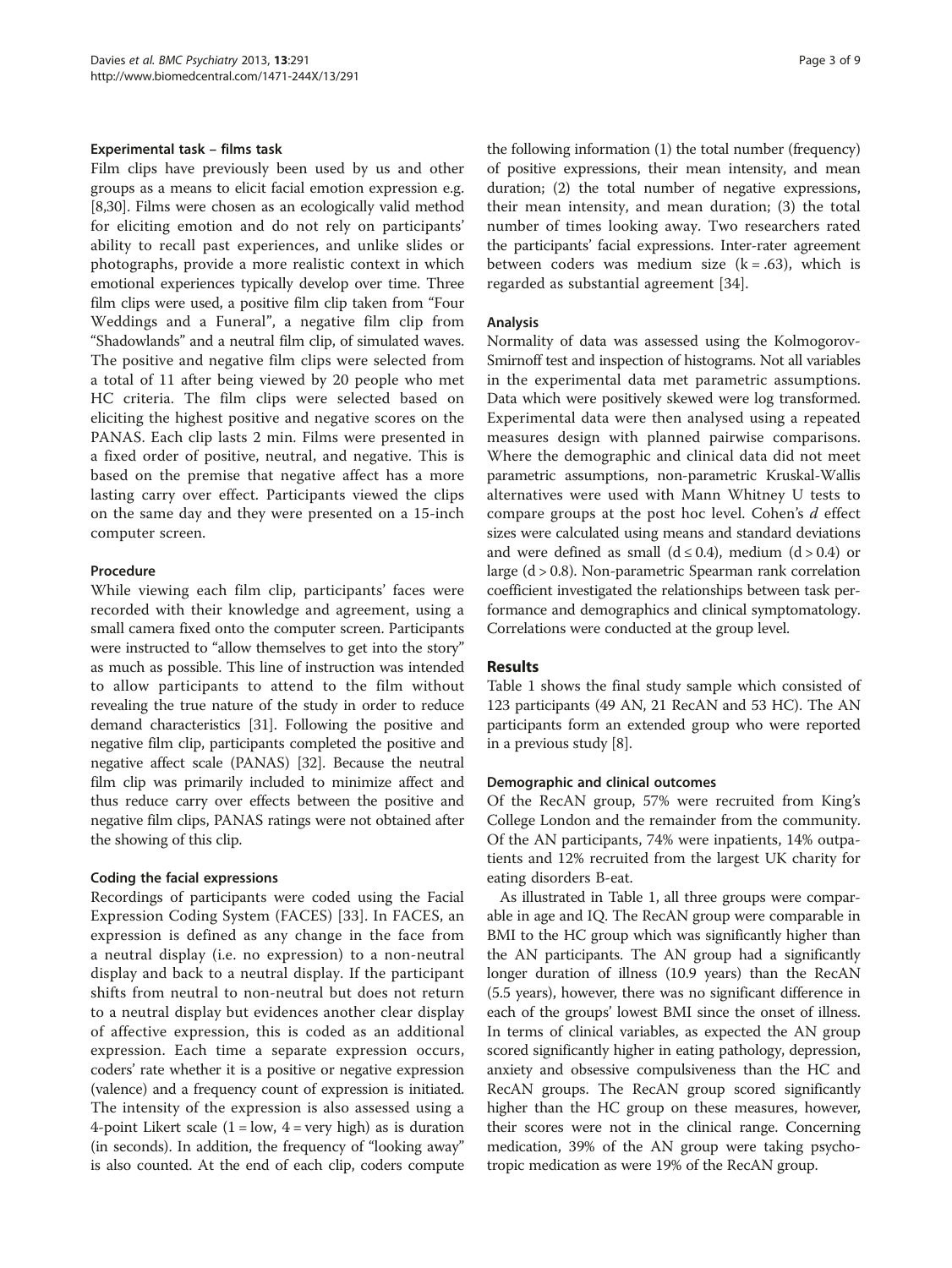|                                         |                  | AN (n=49) M (SD) RecAN (n=21) M (SD) HC (n=53) M (SD) Test statistic p value Post hoc difference Cohen's d ES |            |              |        |                                             |      |
|-----------------------------------------|------------------|---------------------------------------------------------------------------------------------------------------|------------|--------------|--------|---------------------------------------------|------|
| Age                                     | 25.9(6.8)        | 28.4(8.7)                                                                                                     | 26.4(8.4)  | $X^2 = 1.3$  | n/s    | p > 0.01                                    | n/a  |
| <b>NART</b>                             | 109.2(8.1)       | 112.4(7.5)                                                                                                    | 113.7(5.9) | $F = 10.5$   | n/s    | $AN=HC$                                     | 0.91 |
|                                         |                  |                                                                                                               |            |              |        | AN=RecAN                                    | 0.66 |
|                                         |                  |                                                                                                               |            |              |        | RecAN=HC                                    | 0.20 |
| BMI                                     | 14.7(1.9)        | 21.0(2.2)                                                                                                     | 21.6(1.6)  | $F = 01.5$   | < .001 | AN <hc**< td=""><td>3.92</td></hc**<>       | 3.92 |
|                                         |                  |                                                                                                               |            |              |        | AN <recan**< td=""><td>3.06</td></recan**<> | 3.06 |
|                                         |                  |                                                                                                               |            |              |        | RecAN=HC                                    | 0.31 |
| Illness length                          | 10.1(6.3)        | 5.5(3.5)                                                                                                      | n/a        | $U = 204.5$  | < .001 | AN>RecAN**                                  | 0.90 |
| Lowest BMI                              | 14.4 $(2.8)^{b}$ | 13.6 $(2.1)^{c}$                                                                                              | n/a        | $U = 142.0$  | n/s    | p > 0.01                                    | n/a  |
| <sup>a</sup> EDE-Q                      | 3.8(1.7)         | 1.5(1.0)                                                                                                      | 0.6(0.6)   | $X^2 = 64.5$ | < .001 | $AN > HC**$                                 | 2.51 |
|                                         |                  |                                                                                                               |            |              |        | AN>RecAN**                                  | 1.64 |
|                                         |                  |                                                                                                               |            |              |        | RecAN>HC*                                   | 1.09 |
| <sup>a</sup> DASS anxiety               | 21.4(10.9)       | 5.7(6.5)                                                                                                      | 2.2(3.2)   | $X^2 = 66.0$ | < .001 | $AN > HC**$                                 | 2.39 |
|                                         |                  |                                                                                                               |            |              |        | AN>RecAN**                                  | 1.74 |
|                                         |                  |                                                                                                               |            |              |        | RecAN>HC*                                   | 0.68 |
| <sup>a</sup> DASS depression 27.2(11.3) |                  | 8.4(7.7)                                                                                                      | 2.4(2.6)   | $X^2 = 72.9$ | < .001 | $AN > HC**$                                 | 3.02 |
|                                         |                  |                                                                                                               |            |              |        | AN>RecAN**                                  | 2.00 |
|                                         |                  |                                                                                                               |            |              |        | RecAN>HC*                                   | 1.04 |

<span id="page-3-0"></span>Table 1 Demographic and clinical features for AN, RecAN and HC participants

M=Means; SD=standard deviation; AN = anorexia nervosa; RecAN = recovered AN; HC = healthy controls; NART National Adult Reading Test; BMI Body Mass Index; EDE-Q Eating Disorders Examination; DASS Depression, Anxiety and Stress Scale – HC were excluded if scoring above 9 for depression and 7 for anxiety; ES = Effect Size; U = Mann Whitney U Test; X2 = Kruskal Wallis Test F = Analysis of Variance Test a = 6 AN missing, 3 HC missing; b= 23 missing, c= 8 missing; \*comparison significant at p<0.01 level; \*\*comparison significant at p<0.001 level, ns = non-significant.

#### Experimental paradigm outcomes

There was an overall high correlation between each of the three dependent variables (frequency, intensity and duration) for positive and negative expression. Because of this, and like other studies that have used the FACES system (e.g.[\[31](#page-8-0)]) we used "frequency" as the prime index of emotional expressivity in order to reduce the number of highly correlated dependent variables.

#### Frequency of emotional expressivity

A three (AN vs RecAN vs HC) x three (amusing, sad, neutral) repeated measures ANOVA was conducted separately for frequency of positive and negative expressiveness, with group as a between subjects factor and film type as a within subjects factor. Table [2](#page-4-0) summarises mean scores, standard deviations and effect sizes for each of the experimental variables.

#### Positive expression

For positive expressivity the data met parametric assumptions. There was a significant main effect for film type [F(2, 240) = 379.8, p < .001, partial  $\varepsilon^2$  0.8] and for group [F(2,120) = 37.9, p < .001, partial  $ε<sup>2</sup>$  0.38]. The response pattern to film type differed between groups as the significant film type x group interaction revealed [F  $(4,240) = 37.0, p < .001,$  partial  $\varepsilon^2$  0.4]. Planned pairwise comparisons showed there was a significant difference in the frequency of positive expression in response to the amusing film between AN and HC groups (mean difference 7.0, 95% confidence interval [CI] 5.3 to 8.6,  $p < .001$ ,  $d = 1.72$ ) with HC showing higher frequency of positive expressions. Also between the AN and RecAN groups (mean difference 4.6, 95% CI 2.5 to 6.7, p < .001,  $d = 1.10$ ) with RecAN showing more positive expressions. There was no significant difference between the RecAN and HC groups  $(p=.12)$ .

In response to the sad and neutral film clips there was no significant difference in positive expression between the groups as  $p > 0.01$ .

#### Negative expression

Data were log transformed due to non normal distribution and unequal variances. There were significant main effects for film type  $[F(2, 240) = 68.8, p < .001,$  partial  $\varepsilon^2$  0.4] and for group [F(2, 120) = 158.7, p < .05, partial  $\varepsilon^2$  .05]. The response pattern to film type between groups differed as the significant film type x group interaction showed [F(4, 240) = 15.4, p < .001, partial  $\varepsilon^2$  0.2]. A planned pairwise comparison showed there was a significant difference in frequency of negative expression in response to the sad film clip between the AN and HC groups (mean difference 0.27, 95% CI 0.2 to 0.4,  $p < .001$ ,  $d = 1.1$ ) with the AN group showing less negative expression to the sad film clip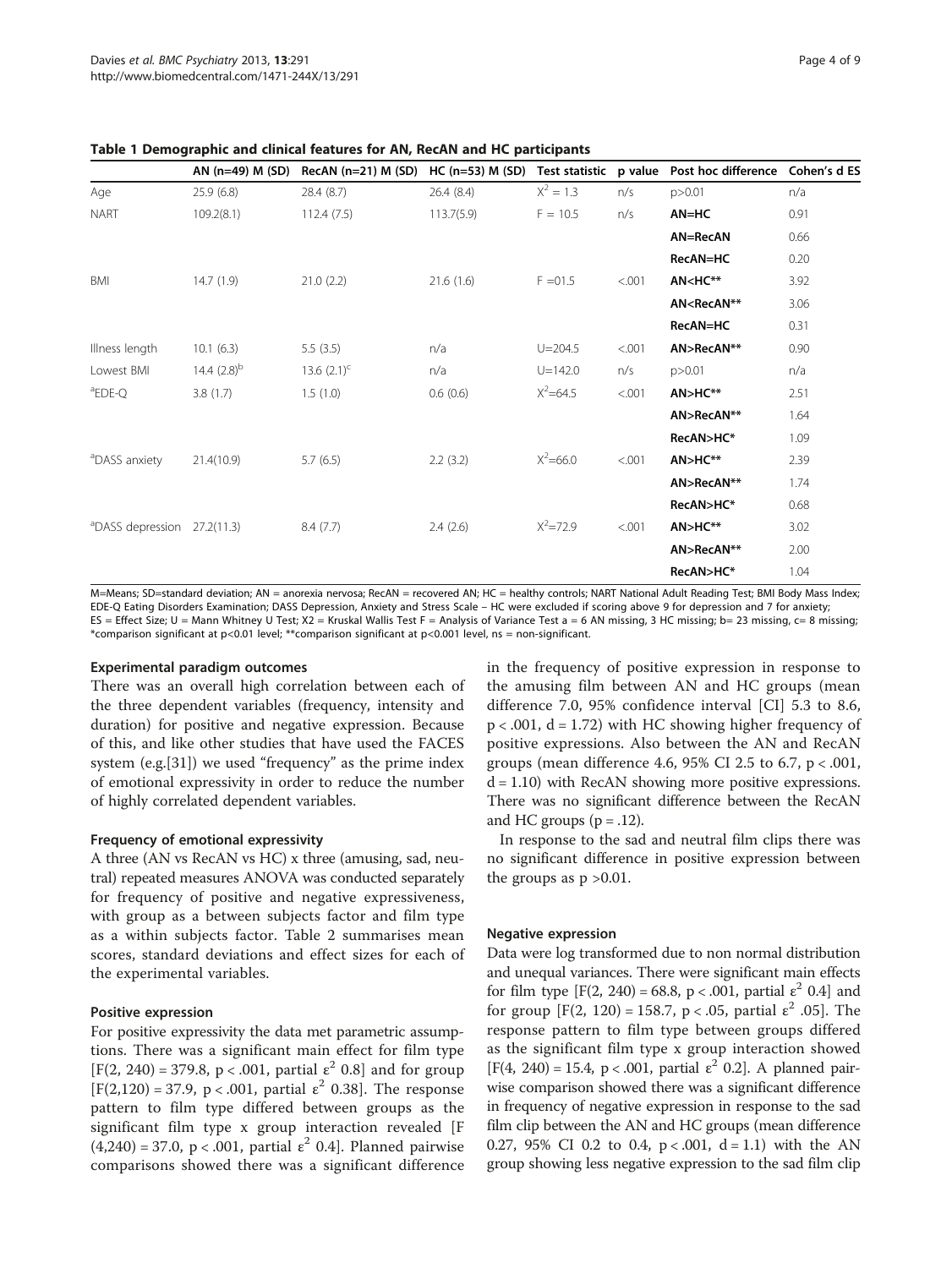|                                                 | Amusing film clip    |                        |                      |                                                                                                                                                                                                              |                   | Sad film clip        |                        |                    |                                                                                                                                                 |                   | Neutral film clip        |                        |                           |          |
|-------------------------------------------------|----------------------|------------------------|----------------------|--------------------------------------------------------------------------------------------------------------------------------------------------------------------------------------------------------------|-------------------|----------------------|------------------------|--------------------|-------------------------------------------------------------------------------------------------------------------------------------------------|-------------------|--------------------------|------------------------|---------------------------|----------|
|                                                 | AN $(n=49)$<br>M(SD) | $RecAN(n=21)$<br>M(SD) | $HC (n=53)$<br>M(SD) | post hoc<br>differences                                                                                                                                                                                      | Cohen's<br>$d$ ES | AN $(n=49)$<br>M(SD) | $RecAN(n=21)$<br>M(SD) | HC (n=53)<br>M(SD) | post hoc<br>differences                                                                                                                         | Cohen's<br>$d$ ES | AN $(n=49)$<br>M(SD)     | $RecAN(n=21)$<br>M(SD) | $HC (n=53)$ post<br>M(SD) | hoc      |
| Positive<br>expression                          | 4.0                  | 8.6                    | 11.0                 | AN <hc**< td=""><td>1.72</td><td>0.1</td><td>0.2</td><td>0.3</td><td>p &gt; 0.01</td><td></td><td>0</td><td>0</td><td><math>\circ</math></td><td>p &gt; 0.01</td></hc**<>                                    | 1.72              | 0.1                  | 0.2                    | 0.3                | p > 0.01                                                                                                                                        |                   | 0                        | 0                      | $\circ$                   | p > 0.01 |
|                                                 | (4.1)                | (4.2)                  | (4.0)                | AN <recan**< td=""><td>1.10</td><td>(0.3)</td><td>(0.5)</td><td>(0.8)</td><td></td><td></td><td>(0)</td><td>(0)</td><td>(0.2)</td><td></td></recan**<>                                                       | 1.10              | (0.3)                | (0.5)                  | (0.8)              |                                                                                                                                                 |                   | (0)                      | (0)                    | (0.2)                     |          |
|                                                 |                      |                        |                      | RecAN=HC                                                                                                                                                                                                     | 0.50              |                      |                        |                    |                                                                                                                                                 |                   |                          |                        |                           |          |
| Negative<br>expression                          | 0.8                  | 1.0                    | 0.2                  | AN>HC*                                                                                                                                                                                                       | 0.59              | 0.8                  | 1.6                    | 2.9                | AN <hc**< td=""><td>1.13</td><td><math>\circ</math></td><td><math>\mathbf{0}</math></td><td><math>\circ</math></td><td>p &gt; 0.01</td></hc**<> | 1.13              | $\circ$                  | $\mathbf{0}$           | $\circ$                   | p > 0.01 |
|                                                 | (1.3)                | (1.3)                  | (0.7)                | AN=RecAN                                                                                                                                                                                                     | 0.15              | (1.4)                | (2.0)                  | (2.2)              | AN=RecAN                                                                                                                                        | 0.46              | (0.2)                    | (0.2)                  | (0.2)                     |          |
|                                                 |                      |                        |                      | RecAN>HC*                                                                                                                                                                                                    | 0.74              |                      |                        |                    | RecAN=HC                                                                                                                                        | 0.61              |                          |                        |                           |          |
| Looking<br>away'                                | 0.9                  | 0.2                    | 0.5                  | p > 0.01                                                                                                                                                                                                     |                   | 4.6                  | 1.6                    | 0.6                | AN>HC**                                                                                                                                         | 1.11              | 2.6                      | 1.7                    | 3.2                       | p > 0.01 |
|                                                 | (2.0)                | (0.5)                  | (1.9)                |                                                                                                                                                                                                              |                   | (5.0)                | (2.5)                  | (1.0)              | AN>RecAN**                                                                                                                                      | 0.75              | (4.6)                    | (2.1)                  | (6.5)                     |          |
|                                                 |                      |                        |                      |                                                                                                                                                                                                              |                   |                      |                        |                    | RecAN=HC                                                                                                                                        | 0.52              |                          |                        |                           |          |
| PANAS<br>11.2<br>positive <sup>2</sup><br>(6.7) |                      | 13.8                   | 16.9                 | AN <hc**< td=""><td>0.86</td><td>4.6</td><td>7.0</td><td>7.1</td><td>AN<hc*< td=""><td>0.52</td><td><math display="inline">\overline{\phantom{a}}</math></td><td></td><td></td><td></td></hc*<></td></hc**<> | 0.86              | 4.6                  | 7.0                    | 7.1                | AN <hc*< td=""><td>0.52</td><td><math display="inline">\overline{\phantom{a}}</math></td><td></td><td></td><td></td></hc*<>                     | 0.52              | $\overline{\phantom{a}}$ |                        |                           |          |
|                                                 |                      | (6.0)                  | (6.5)                | $AN = RecAN$                                                                                                                                                                                                 | 0.40              | (4.4)                | (6.6)                  | (4.6)              | AN=RecAN                                                                                                                                        | 0.42              |                          |                        |                           |          |
|                                                 |                      |                        |                      | RecAN=HC                                                                                                                                                                                                     | 0.50              |                      |                        |                    | RecAN=HC                                                                                                                                        | 0.01              |                          |                        |                           |          |
| PANAS<br>negative <sup>2</sup>                  | 3.0                  | 1.1                    | 1.0                  | p > 0.01                                                                                                                                                                                                     |                   | 7.6                  | 7.1                    | 6.5                | P > 0.01                                                                                                                                        |                   |                          |                        |                           |          |
|                                                 | (4.0)                | (2.0)                  | (2.3)                |                                                                                                                                                                                                              |                   | (7.3)                | (5.1)                  | (4.8)              |                                                                                                                                                 |                   |                          |                        |                           |          |

#### <span id="page-4-0"></span>Table 2 Facial expression and PANAS response to film clips for AN, RecAN and HC participants

M = Means; SD = standard deviations presented in brackets; AN = anorexia nervosa; RecAN=recovered anorexia nervosa; HC = healthy controls; PANAS = positive and negative affect scale; ES= effect size; <sup>1</sup>frequency count; <sup>2</sup>PANAS not recorded subsequent to neutral film clip;  $* = p < .01$ ,  $** = p < .001$ .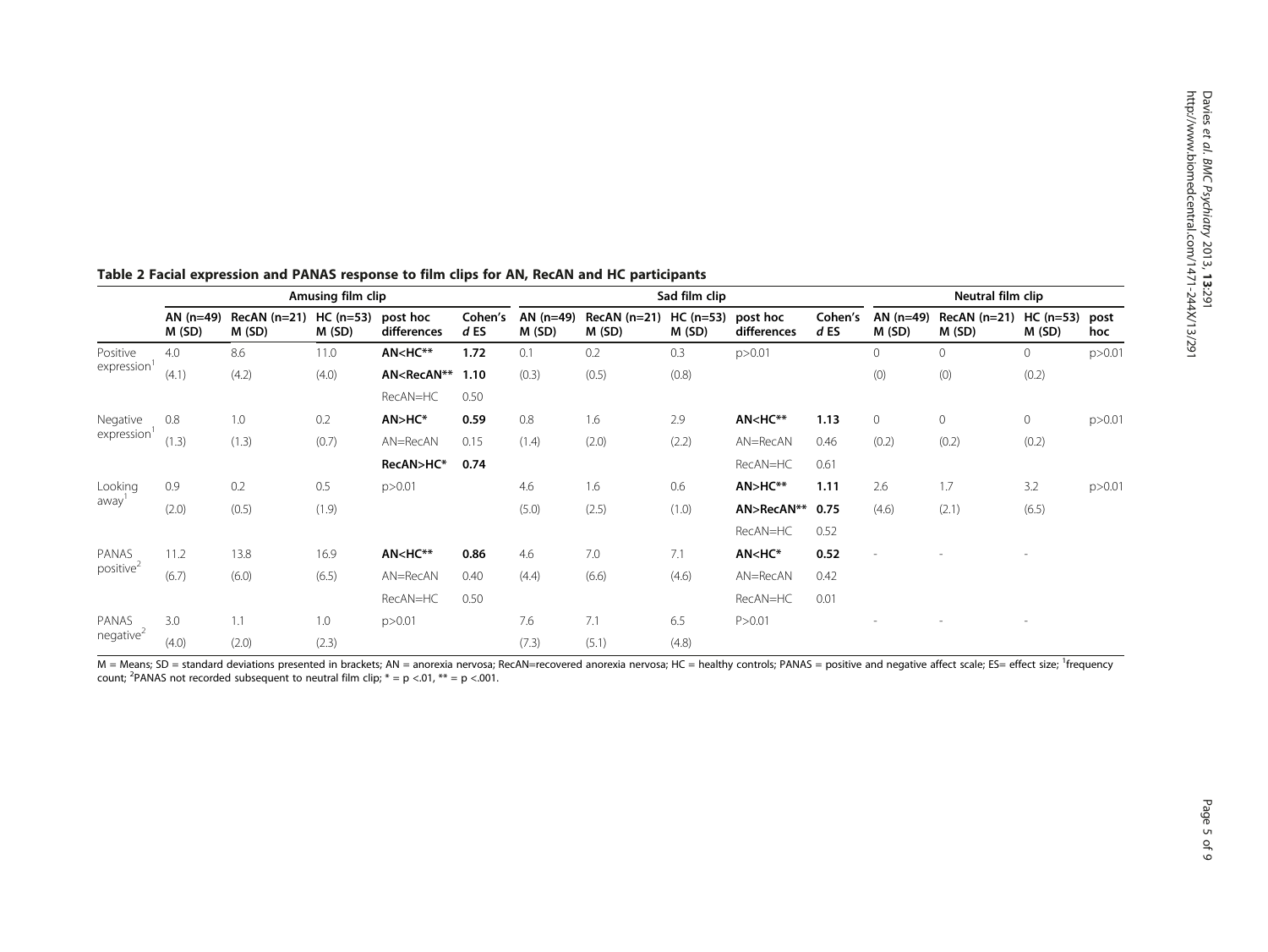than the HC group. There was no significant difference between RecAN and HC ( $p = 0.7$ ).

In response to the positive film clip, negative expression significantly differed between the AN and HC groups (mean difference 0.12, 95% CI 0.4 to 2.0,  $p < .004$ , d = 0.5) and between the RecAN and HC groups (mean difference 0.12, 95% CI 0.07 to 0.3,  $p < .001$ ,  $d = 0.7$ ) with the AN participants and RecAN group showing higher frequency of negative expression towards the amusing film clip than the HC group.

There was no difference in negative expression in response to the neutral film clip between groups.

#### Looking away

A significant main effect was found for film type  $[F(2,240) = 8.7, p < .001,$  partial  $\varepsilon^2$  .07] and for group  $[F(2,120) = 4.2, p = .02, partial \varepsilon^2 .07]$  and a significant interaction between filmtype x group  $[F(4, 240) = 74.9]$ ,  $p < .001$ , partial  $\varepsilon^2$  .10]. Planned pairwise comparisons showed no significant difference between groups in looking away from the amusing film clip but there were in response to the sad film clip between the AN and RecAN groups (mean difference 3.0, 95% CI 1.3 to 4.8,  $p < .001$ ,  $d = 0.7$ ) and between the AN and HC groups (mean difference 4.0, 95% CI 2.6 to 5.3,  $p < .001$ ,  $d = 1.1$ ) with the AN group looking away more from the sad film clip than the RecAN and HC groups. There was no significant difference between the RecAN and HC in looking away from the sad film clip  $(p = .12)$ .

There were no significant differences in frequency of looking away from the neutral film clip as  $p > 0.01$ .

# Emotional experience

# Positive affect (PANAS)

There were significant main effects for filmtype  $[F(1,119) =$ 188.7, p < .001, partial  $\varepsilon^2$  0.6] and for group [F(2,119) = 8.7,  $p < .001$ ,  $\varepsilon^2$  0.1] and a significant interaction between filmtype and group  $[F(2,119) = 4.6, p < .01,$  partial  $\varepsilon^2$  .10]. Planned pairwise comparisons showed there was a significant difference in subjective positive response to the amusing film clip between the AN and HC groups (mean difference 5.6, 95% CI 3.1 to 8.2,  $p < .001$ ,  $d = 0.8$ ) with the HC reporting higher positive affect. There was no significant difference between the RecAN and AN groups ( $p = .14$ ,  $d = 0.3$ ) or RecAN and HC group ( $p = 0.6$ ,  $d = 0.5$ ). Regarding positive subjective response towards the sad film clip there was a significant difference between the HC and AN participants (mean difference 2.5, 95% CI 0.6 to 4.3,  $p < .01$ ,  $d = 0.5$ ) with the HC group reporting a higher level of positive affect towards the sad film clip. There was no significant difference between the RecAN and HC groups.

There was a significant main effect for filmtype  $[F(1, 119) =$ 198.2,  $p < .001$  but not for group  $[F(2, 119) = 2.0, p = .14]$ . Therefore, no further planned pairwise comparisons were conducted.

#### Assessing age as a confound

Although there was not a significant difference in age between groups, mean age was higher in the RecAN group. Expressivity has been shown to decrease with age, therefore, it was deemed appropriate to run the repeated measures analysis including age as a covariate. Age did not significantly contribute to the significant main effect for group for positive expression  $[F(1, 119) = 0.0, p = .99]$ or for negative expression  $(F(1,119) = 0.28 \text{ p} = .60)$  and the main effect between groups remained significant.

#### Medication

The analyses for the experimental outcomes were run comparing medicated to un-medicated participants. Nineteen people in the AN group were taking antidepressants. There were no significant differences between medicated and un-medicated people in frequency of positive expression ( $p = .46$ ), negative expression ( $p = .44$ ), looking away  $(p = .38)$ , subjective positive affect  $(p = .53)$  or negative subjective affect ( $p = .92$ ). Four people in the RecAN group were taking antidepressants. There were no significant differences between medicated and un-medicated people in frequency of positive expression  $(p=.32)$ , negative expression ( $p = .22$ ), looking away (.89), positive affect (.08) or negative affect (.54). Therefore, expressive alteration does not appear to be a function of medication status.

#### Correlational analysis

Relationships between facial expression and clinical variables Correlations were run within each group and the only significant relationships were found within the AN group. Positive facial expression was negatively related to depression ( $r_s = -.30$ , p < .001) and anxiety and depression were negatively related to positive expression to the sad film  $(r_s = -.40, p < .001)$ ,  $(r_s = -.47, p < .001)$ , respectively. This suggests that the higher the depression the lower the display of positive facial expression to both the amusing and sad film clip. No relationships were found in the RecAN group between clinical variables and facial expression.

Relationships between subjective emotion and clinical variables In the AN group there were positive moderate size correlations between negative subjective affect to the amusing film clip and anxiety ( $r_s = .45$ ) and depression  $(r<sub>s</sub> = .54)$ . This is interpreted as the more clinically symptomatic the less positive emotion is felt in response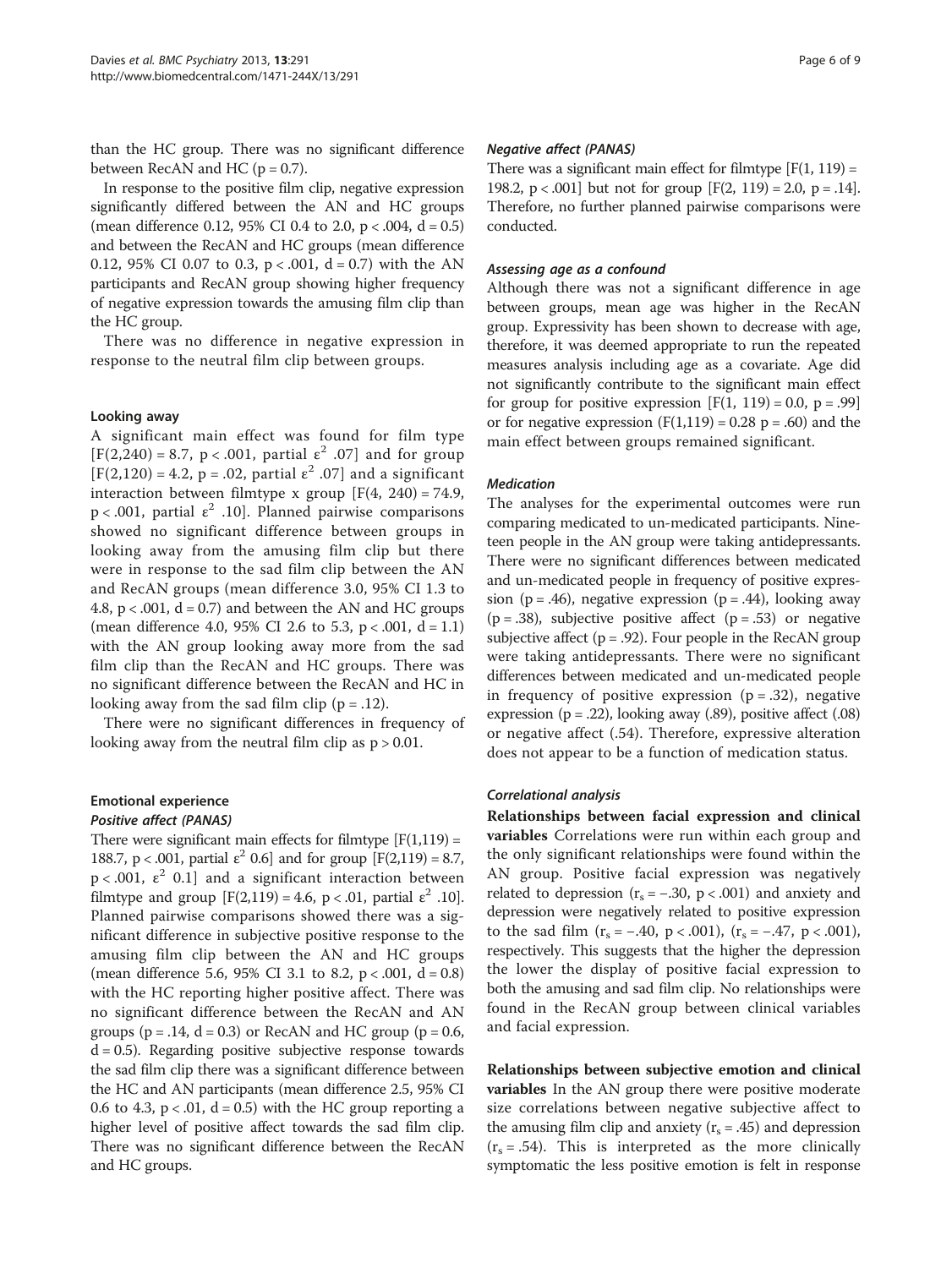to the amusing film clip. All correlations are significant at the  $p < .001$  level.

## **Discussion**

We have previously shown altered emotional facial expression in people currently ill with AN [[8](#page-7-0)]. The present study aimed to examine whether these alterations exist in individuals recovered from the illness. The key finding was that in response to the amusing film clip RecAN participants showed as much positive, but a higher frequency of negative expression (i.e. similar to the currently ill group) compared to the HC group<sup>a</sup>.

There was no difference in response to the sad film clip between the RecAN and HC, whereas the currently ill group showed less facial expression and looked away more from the sad film clip. It could be hypothesised, however, that the group showed less negative facial expression because they looked away more from the film clip.

Alterations shown in the AN group in response to the sad film clip, such as looking away, could be construed as an attempt to avoid any negative feelings the stimulus was evoking (see Davies et al., 2011 for further discussion on this). This is supported by previous studies, which suggest that avoidance in AN is used as a means of reducing affective states [\[35](#page-8-0)]. It could be speculated that avoidance of negative emotion could be a relevant factor as regards treatment resistance.

The RecAN responses to the amusing film clip are interesting, and could be interpreted in a number of ways. First, the theme of the amusing film clip, a wedding, may just be more aversive for the AN and RecAN groups. Due to longevity of illness and missed opportunities in relationships, the clip may elicit more negative feelings and behaviours. Future studies would need to use different film clips involving a range of emotions to ascertain whether negative expressions pertain to other positive stimuli. Nonetheless, it should be noted that other studies with currently ill AN groups have shown negative facial activity to appetitive stimuli, measured using electromyography and startle response [\[36](#page-8-0),[37\]](#page-8-0).

Another potential explanation for an increase in negative facial expression to the amusing stimuli, is related to problems with facial mimicry. There is tentative evidence for emotion recognition difficulties in currently ill and RecAN individuals, with both groups showing a significantly higher social and angry-threat attentional bias [[7\]](#page-7-0). Facial mimicry of emotion is the visible or non-visible use of facial musculature by an observer to match the facial gestures in another person's expression [[38\]](#page-8-0), this often occurs at an automatic and unconscious level and helps to synchronise emotion and thus empathy between people [[39](#page-8-0)]. It could be that due to a misinterpretation and bias towards negative facial displays,

facial responding is in turn inaccurate borne out in increased negative expression.

Finally, it is possible that 'scarring' effects are present in people who are recovered from AN [\[40\]](#page-8-0) and contribute to the alterations highlighted. As the RecAN group showed a mean illness duration time of five years, scarring could be apparent with incomplete recovery of emotion expression. Longitudinal studies which assess at risk cohorts premorbidly and compare those who do or do not develop the disorder would be a more accurate way to examine these alterations and address the state/trait nature of facial expressivity to emotional stimulus.

Interestingly, the RecAN did show a similar frequency of positive expression to the amusing film as the HC (whereas the currently ill group showed less). It may be possible, however, that these expressions were not 'authentic'. In the facial expression literature there is a distinction between involuntary 'authentic' expressions and voluntary 'inauthentic' expressions [\[41](#page-8-0)], with studies showing that 'authentic' expressions lead to better social interaction [[12\]](#page-7-0). The RecAN subjective reports of positive affect (measured by the PANAS) showed an intermediate profile between currently ill and HC groups (medium effect size) and could suggest 'strategic' as opposed to hedonic behavioural responses to amusing stimuli. It would be beneficial to understand if recovered individuals use more cognitive 'strategic' voluntary displays of positive expression, especially as social maladjustment has been suggested to still be present after recovery e.g. social anhedonia [\[42,43\]](#page-8-0) and with impairment in interpersonal functioning in people who later developed AN [\[18](#page-7-0)]. Coding systems such as the Emotion Facial Action Coding System (EMFACS) [[44\]](#page-8-0) which make the distinction between authentic and non authentic positive expressions (based on muscle movement) should be employed in future studies.

#### Limitations

One of the problems with a cross sectional design is the comparability of groups. For example, the RecAN group may not originally have been as ill as the currently ill group. Although reported lowest weights for RecAN were as low as the AN group (albeit approximately half of this data was missing), illness length for RecAN was shorter and it is not known if their clinical symptomatology was as severe. Also, by the sheer fact of having recovered, these individuals may be a good prognostic group, with lower levels of risk or maintaining factors for AN. In contrast, 74% of the AN group were recruited from an inpatient unit and thus were people at the severe and enduring end of the clinical spectrum, i.e. may be a poor prognostic group. Therefore, the RecAN group premorbidly may have shown less alteration in facial expression and be a positive factor in terms of resistance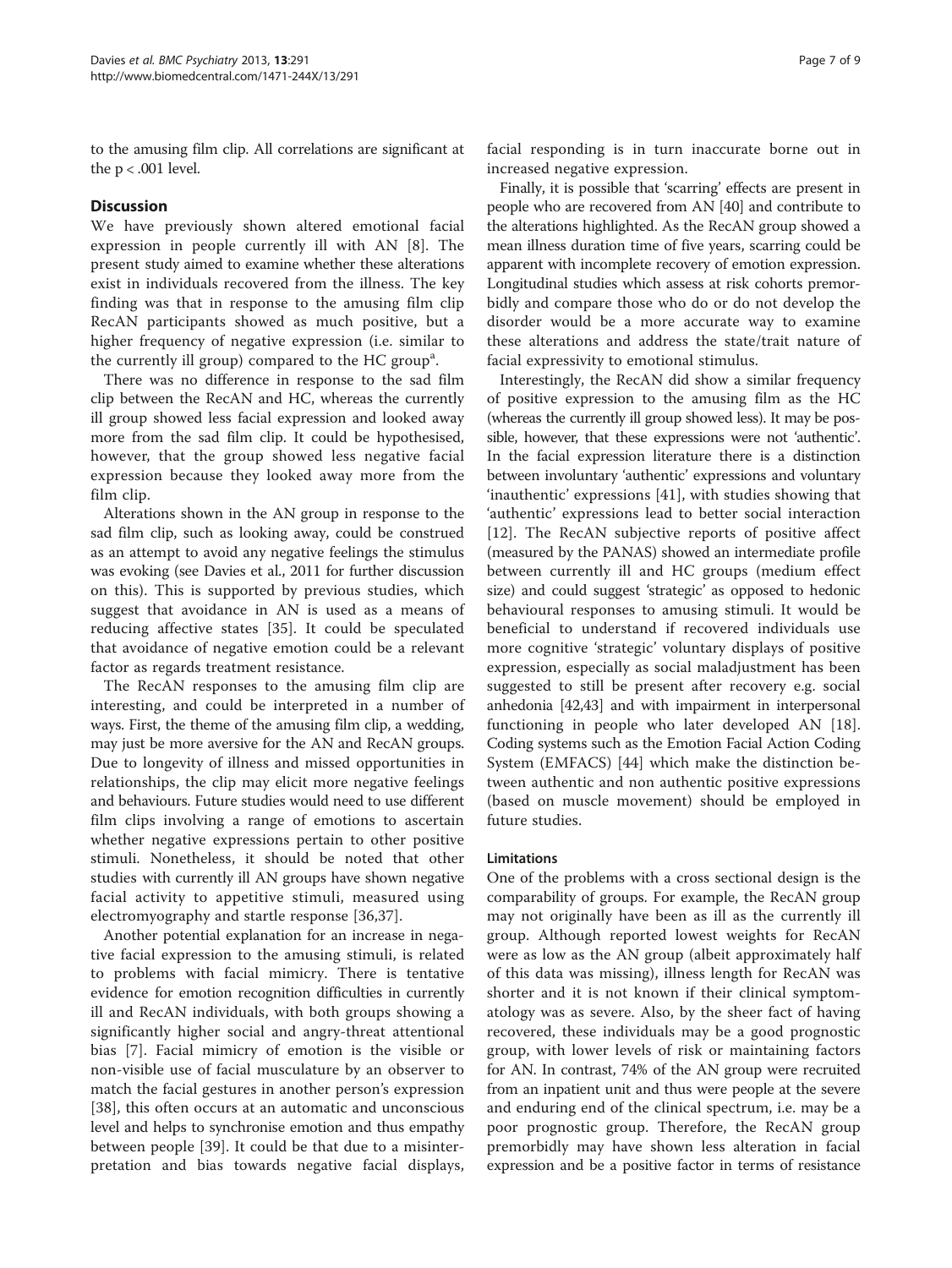<span id="page-7-0"></span>to treatments i.e. they show less resistance to treatment as they have better social interaction and emotion regulation skills.

Another limitation is that 19% of the recovered group were taking antidepressant medication, raising the question of how well recovered they were in terms of affective symptoms.

Finally, the sample size for the recovered group was small which may have biased findings and limits our statistical power and conclusions.

## Conclusion

This study shows that alterations in emotional facial expression observed in people currently ill with AN are not as far reaching in a recovered group, however, minor alterations are present. This is in keeping with observations of personality changes and diminished desire for social interaction and positive reciprocity in the starved state and at low weight as well as a general resolution following resumption of normal eating and weight gain [13]. Alterations in facial expression in people currently ill with AN, compared to HC, contribute to the social and emotional difficulties shown in the illness and potentially play a role in resistance to treatment.

The negative expression to amusing stimuli observed in the RecAN group needs to be scrutinised further to see whether it is a behaviour which manifests in response to different positive stimuli. Different emotion film clips could be used for this along with a coding system such as EMFACs [[44](#page-8-0)] which codes for discrete emotions and detects differences between voluntary and non voluntary facial expressions which would be helpful in answering questions about strategic versus genuine positive responses. Finally, a longitudinal study assessing facial emotion expression in patients when they are ill and when they are recovered would be a reasonable next step.

#### Endnotes

<sup>a</sup>N.B. In the previous study (Davies et al., 2011) the currently ill AN patients did not show significantly more negative emotional expression during the positive film clips compared to HC. This discrepancy may be explained by the larger sample size in the current study (even more so as there is a trend towards a significant difference between AN and HC in the previous study (p value = .06).

#### Abbreviations

AN: Anorexia nervosa; RecAN: Recovered anorexia nervosa; HC: Healthy control; BMI: Body mass index; PANAS: Positive and negative affect scale; PTSD: Post traumatic stress disorder; FACES: Facial expression coding system; EMFACS: Emotional facial action coding system; ANOVA: Analysis of variance.

#### Competing interests

The authors declare that they have no competing interests.

#### Authors' contributions

HD contributed to the conception and design, acquisition, analysis and interpretation of data and drafting manuscript; US and KT contributed in the conception and design of the study, interpretation of the results, drafting and editing the manuscript. All authors read and approved the final manuscript.

#### Acknowledgement

This article presents independent research commissioned by the NIHR Biomedical Research Centre for Mental Health, South London and Maudsley NHS Foundation Trust and Institute of Psychiatry, King's College London and the National Institute for Health Research (NIHR) under its Programme Grants scheme (RP-PG-0606-1043). The views expressed in this publication are those of the authors and not necessarily those of the NHS, the NIHR or the Department of Health. HD and KT would also like to thank the BRC and Swiss Anorexia Foundation.

#### Received: 12 December 2012 Accepted: 12 September 2013 Published: 7 November 2013

#### References

- 1. Hjern A, Lindberg L, Lindblad F: Outcome and prognostic factors for adolescent female in-patients with anorexia nervosa: 9- to 14-year follow-up. Brit J Psychiat 2006, 189:428–32.
- 2. Smink FR, van Hoeken D, Hoek HW: Epidemiology of Eating Disorders: Incidence, Prevalence and Mortality Rates. Curr Psychiatry Rep 2012. 10.1007/s11920-012-0282.
- 3. Treasure J, Claudino AM, Zucker N: Eating disorders. Lancet 2010, 375:583-593.
- 4. Schmidt U, Oldershaw A, Jichi F, Sternheim L, Startup H, McIntosh V, Jordan J, Tchanturia K, Wolff G, Rooney M, Landau L, Treasure J: A Randomised controlled trial of two out-patient psychological therapies for adults with anorexia nervosa. Brit J Psychiat 2012, 201:392–399.
- 5. Schmidt U, Treasure J: Anorexia nervosa: Valued and visible. A cognitiveinterpersonal maintenance model and its implications for research and practice. Brit J Clin Psychol 2006, 45:343–366.
- 6. Oldershaw A, Hambrook D, Stahl D, Tchanturia K, Treasure J, Schmidt U: The socio-emotional processing stream in anorexia nervosa. Neurosci Biobehav Rev 2011, 35:970.
- 7. Harrison A, Sullivan S, Tchanturia K, Treasure: Emotional functioning in eating disorders: attentional bias, emotion recognition and emotion regulation. Psychol Med 2010, 40:1887–1897.
- 8. Davies H, Schmidt U, Stahl D, Tchanturia K: Evoked emotional expression and experience in anorexia nervosa. Int J Eat Disorder 2011, 44:531-539.
- 9. Hambrook D, Brown G, Tchanturia K: Emotional intelligence in anorexia nervosa. Psychiatry Res 2012. 200:12–9,<http://dx.org/>10.1016 /j. psychres.2012. 05.017.
- 10. Davis J, Senghas A, Fredric B, Ochsner K: The effects of BOTOX injections on emotional experience. Emotion 2010, 10:433–440.
- 11. Gross JJ, Levenson RW: Hiding feelings: The acute effects of inhibiting negative and positive emotion. J Abnormal Psychology 1997, 106:95–103.
- 12. Schmidt KL, Cohn JF: Human facial expressions as adaptations: evolutionary questions in facial expression research. Yearb Phys Anthropol 2001, 44:3–24.
- 13. Keys A, Brozek J, Henschel A, Mickelson O, Taylor H: The Biology of Human Starvation. Minneapolis, MN: University of Minnesota Press; 1950.
- 14. Mattes RM, Schneider F, Heimann H, Birbaumer N: Reduced emotional response of schizophrenic patients in remission during social interaction. Schizophr Res 1995, 17:249–255.
- 15. Orr SP, Lasko NB, Metzger LJ, Berry NJ, Ahern CE, Pitman RK: Psychophysiologic assessment of women with posttraumatic stress disorder resulting from childhood sexual abuse. J Consult Clin Psych 1998, 66:906–913.
- 16. Walker EF, Grimes KE, Davis DM, Smith AJ: Childhood precursors of schizophrenia: facial expressions of emotion. Am J Psychiat 1993, 150:1654–1660.
- 17. Lilenfeld LRR, Wonderlich S, Riso LP, Crosby R, Mitchell J: Eating disorders and personality: A methodological and empirical review. Clin Psychol Rev 2006, 26:299–320.
- 18. Gillberg C, Rastam M: Anorexia nervosa outcome: Six-year controlled longitudinal study of 51 cases including a population cohort. Child Adol Psychiat 1992, 33:729–739.